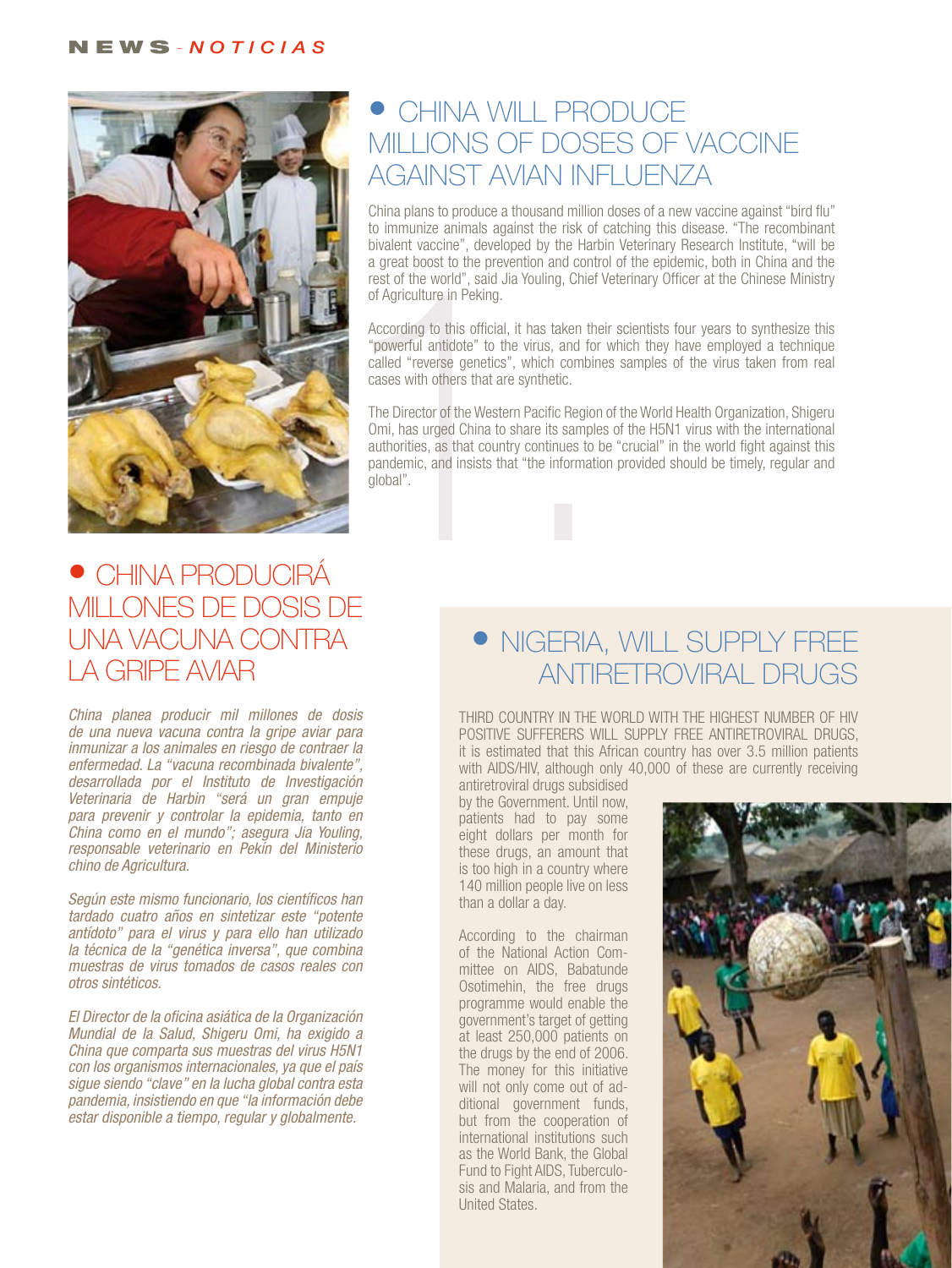# • A VACCINE AGAINST CERVICAL CANCER IS JUST AROUND THE CORNER.

There are over 100 different types of HPV; of these, the so-called 16 and 18 are responsible for 70% of cases of cervical cancer. Approximately 70% of people with an active sex life will be infected by the papilloma virus at some point of their lives. In the majority of cases the disease clears up without complications, but in the other 20%, the infection can become chronic and bring about pre-cancerous lesions.

If detected in time, these changes in the tissue of the cervix can be treated; otherwise the lesion could end up producing cervical cancer, the second most frequent in women after breast cancer.

The feeling amongst the scientific community is that the moment is not so far away in which a vaccine capable of reducing the infection caused by the human papilloma virus – which in the majority of cases is responsible for tumours in the cervix in women – will be available on the market. This is confirmed by the new results presented at the European Cancer Conference (ECCO) being held currently in Paris.



## • LA VACUNA CONTRA EL CÁNCER DE CUELLO DE ÚTERO, A LA VUELTA DE LA ESQUINA.

Sonside<br>
CAVACUNA CO<br>
CÁNCER DE CU<br>
ÚTERO, A LA VUEL<br>
Existen más de 100 tipos diferentes d<br>
llamados 16 y 18 son responsables del :<br>
de cuello de útero. Aproximadamente, un<br>
con una vida sexual activa se contagiará<br>
en al *Existen más de 100 tipos diferentes de VPH; de ellos, los llamados 16 y 18 son responsables del 70% de los cánceres de cuello de útero. Aproximadamente, un 70% de las personas con una vida sexual activa se contagiará por el papilomavirus en algún momento de su vida. En la mayoría de los casos, la enfermedad remite sin mayor problema, pero en el 20% restante la infección puede hacerse crónica y dar lugar a lesiones precancerosas.* 

*Detectados a tiempo, estos cambios en los tejidos del cuello de útero pueden tratarse; si no, la lesión puede acabar produciendo un tumor cervical, el segundo más frecuente en mujeres después del cáncer de mama.*

*La sensación de la comunidad científica es que no falta ya mucho para que una vacuna capaz de reducir el riesgo de infección por el virus del papiloma humano, - responsable de la mayor parte de los tumores de cuello de útero en las mujeres,- llegue al mercado. Nuevos resultados presentados en la Conferencia Europea del Cáncer (ECCO) que se celebra estos días en París, así lo confirman.*



#### • NIGERIA, **SUMINISTRARÁ** ANTIRRETROVIRALES GRATIS

*TERCER PAÍS DEL MUNDO CON MAYOR TASA DE SEROPOSITIVOS suministrada antiretrovirales gratis, Se calcula que este país africano tiene una población de más de 3.5 millones de pacientes con sida/VIH, aunque sólo 40.000 de ellos reciben actualmente los antirretrovirales que subvenciona el Gobierno. Hasta ahora estos pacientes debían pagar alrededor de ocho dólares al mes por estos fármacos, una cantidad demasiado alta en un país donde 140 millones de personas viven con menos de un dólar al día.*

el Gobierno. Hasta ahora estos para<br>pagar alrededor de ocho dólares al<br>fármacos, una cantidad demasiado a<br>donde 140 millones de personas vivo<br>de un dólar al día.<br>Según ha explicado el director de Co<br>de Acción contra el sid *Según ha explicado el director de Comité Nacional de Acción contra el sida, Bavatunde Osotimehin, la gratuidad permitirá alcanzar el objetivo del gobierno de que al menos 250.000 pacientes reciban sus medicinas de aquí a final del año 2006. El dinero para esta iniciativa procederá no sólo de los fondos adicionales del gobierno, sino de la colaboración de organismos internacionales como el Banco Mundial, el Fondo Global para la lucha contra el sida, la Tuberculosis y la Malaria o del propio Estados Unidos.*



7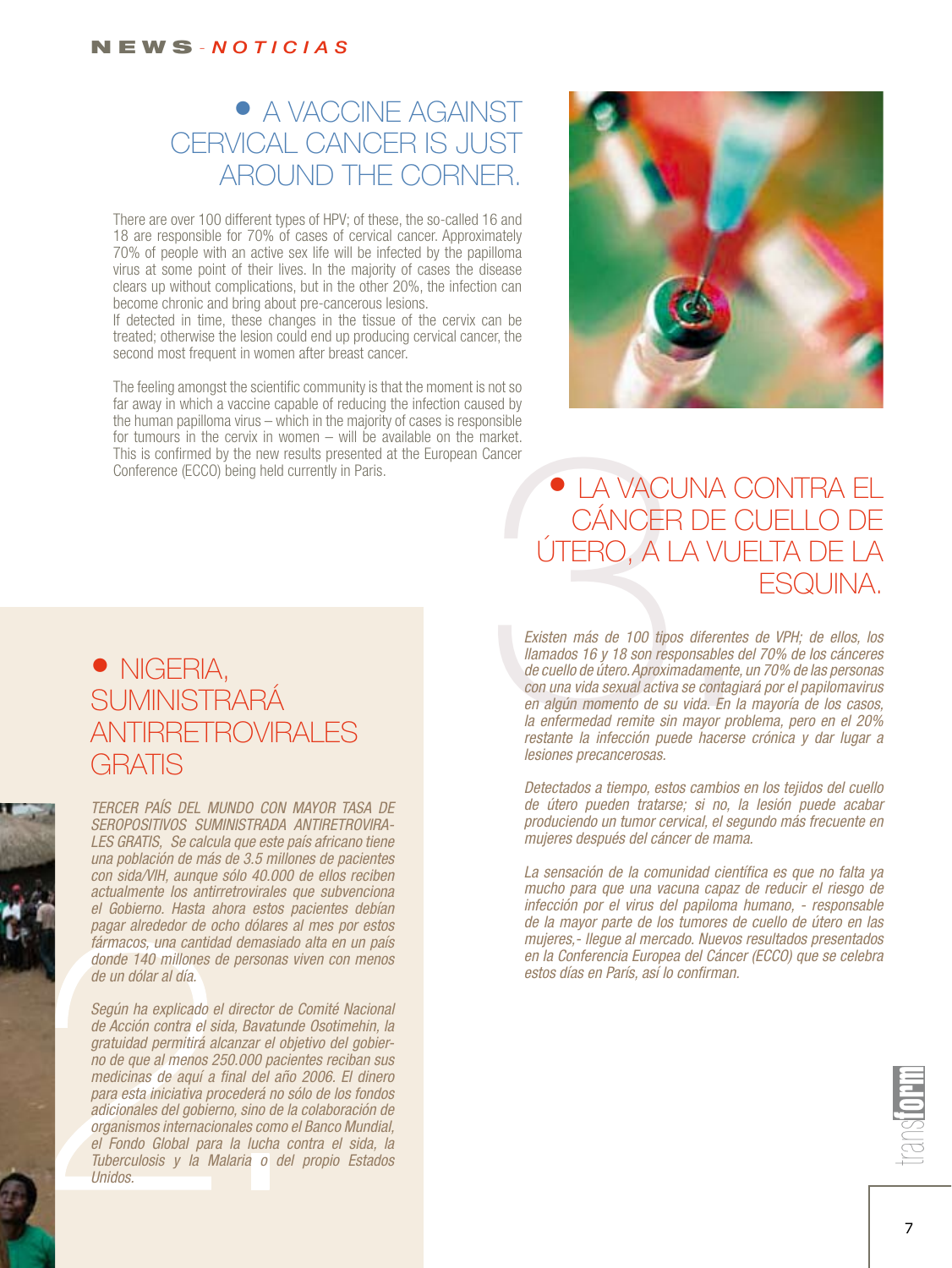#### n e w s - *n o t i c i a s*



#### • A REPORT REKINDLES T CONTROVERSY ABOUT T CANCERIGENIC EFFECT O deodorants.

In recent years there have been many rumours about the possible cancerigenic effect of deodorants. Although the majority of specialists deny this relationship and consider it to be simply urban legend contrived to sow panic among users, research carried out by specialists at the University of Reading in England indicates that certain components found in deodorants could foment the proliferation of cancer cells.

The authors of the report analyzed the tissue of 20 women with breast cancer and found high levels of parabens, preservative substances used in deodorants and other cosmetic products. Parabens can imitate the behaviour of estrogens and favour the growth of tumours associated with the levels of this hormone.

"Although the work does not prove that parabens are the direct cause of cancer, we have found sufficiently high levels to lead us to believe that they could have some influence in the growth of tumours. We still have to look into whether these substances are capable of transforming healthy cells into cancer cells", explains Philippa Darbre, project coordinator.

#### · UN ESTUDIO REAVIVA L POLÉMICA SOBRE EL E CANCERÍGENO DE L DESODORANTES

*En los últimos años han proliferado los rumores sobre el posible efecto cancerígeno de los desodorantes. Aunque la mayor parte de los especialistas niegan esta relación y consideran que se trata de una leyenda urbana urdida para sembrar el pánico entre los consumidores, un estudio realizado por especialistas de la Universidad de Reading, en Gran Bretaña, indica que ciertos componentes de los desodorantes podrían favorecer la proliferación de células cancerígenas.*

*Los autores del trabajo analizaron los tejidos de 20 mujeres con cáncer de mama y hallaron altos niveles de parabenos, sustancias conservantes empleadas en desodorantes y otros productos cosméticos. Los parabenos pueden imitar el comportamiento de los estrógenos y favorecer el crecimiento de tumores asociados a los niveles de esta hormona.*

*"Aunque el trabajo no prueba que los parabenos sean la causa directa del cáncer, hemos encontrado niveles suficientemente elevados como para creer que pueden influir en el crecimiento de los tumores. Todavía debemos estudiar si estas sustancias son capaces de transformar las células sanas en cancerígenas", explica Philippa Darbre, coordinadora del trabajo.*

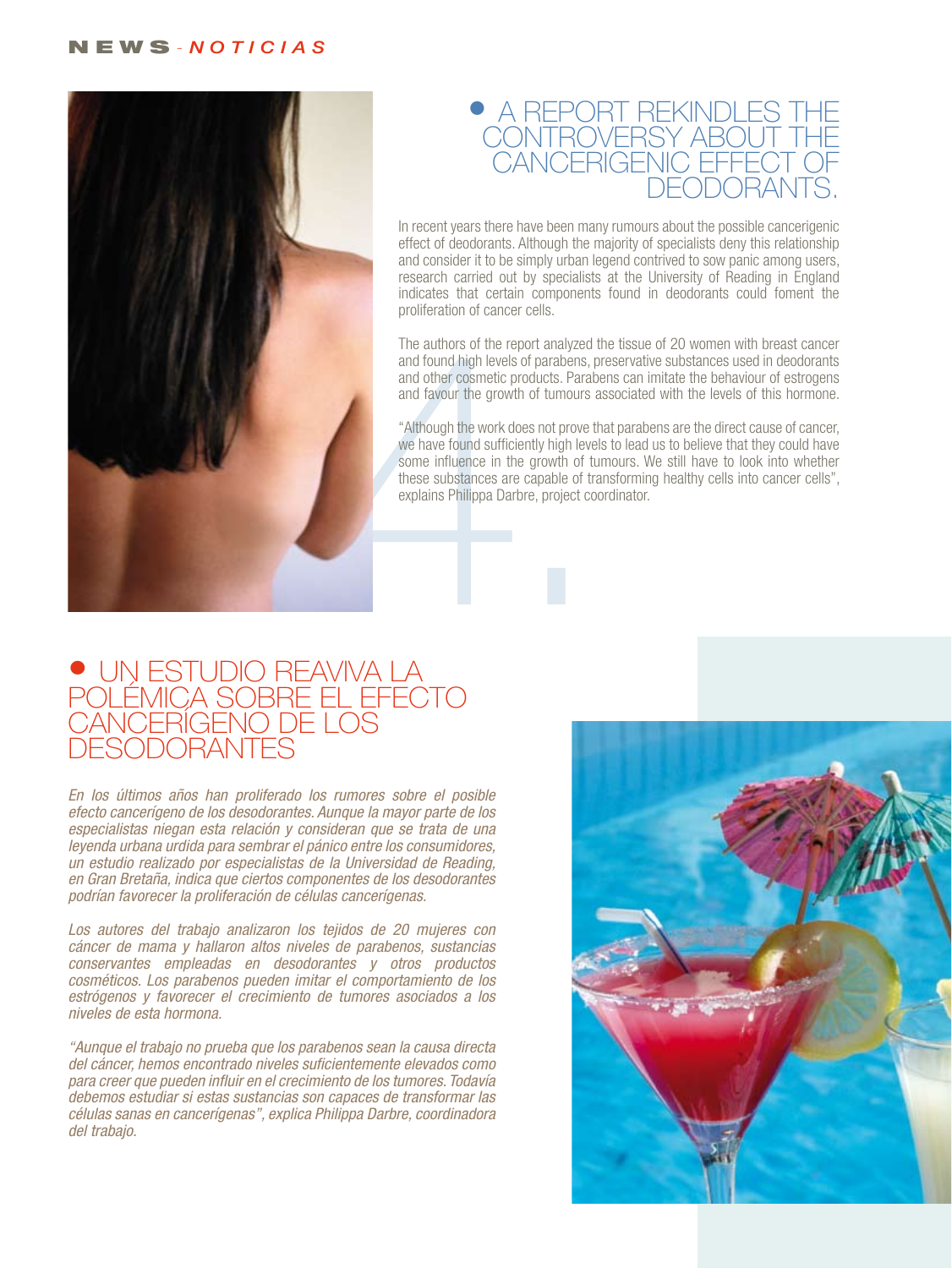#### n e w s - *n o t i c i a s*

### • OBESITY CAUSES MORE SEVERE MIGRAINES

Obese migraine-sufferers are three times more likely to suffer from frequent headaches as compared to patients with normal weight.

The authors of this discovery, published in the journal "Neurology", consider it would be useful to investigate whether helping obese migraine sufferers to lose weight would alleviate the severity of their illness.

authors of this discovery, published in the journal<br>d be useful to investigate whether helping obese<br>tht would alleviate the severity of their illness.<br>team of neurologists believes that, although<br>nection are not yet clear This team of neurologists believes that, although the mechanisms of this connection are not yet clear, there are several phenomena that relate both conditions. Furthermore, migraine, like obesity, occurs together with various cardiovascular risk factors, and is a risk factor for a stroke.



# • LOS OBESOS SUFREN MIGRAÑAS MÁS GRAVES

Las personas obesas que padecen migraña tienen el tripe de posibilidades de sufrir jaquecas muy frecuentes, *en comparación con los pacientes que tienen un peso normal.* 

*Los autores del hallazgo, publicado en la revista "Neurology", creen que debería investigarse si ayudar a los obesos con migraña a que pierdan peso alivia la gravedad de su enfermedad.*

*Este equipo de neurólogos cree que, aunque no están claros los mecanismos de esta conexión, hay varios fenómenos que relacionan ambos trastornos. Es más, la migraña, al igual que la obesidad, se da junto con varios factores de riesgos cardiovasculares, y es un factor de riesgo del infarto cerebral.*



### **• ALCOHOL RETARDS RECUPERATION** FROM A FRACTURE.

According to the results of recent research, alcohol causes a loss of bone mass and brings about a greater risk of fractures in drinkers in the case of a fall. Furthermore, the consumption of this substance prevents the formation of new bone, making the recovery time from a fracture much slower in people who have a large alcohol intake.

of a process known as bone turnover. Throughomate small sections of old bone, whilst others<br>o actions are properly balanced so that there is<br>alance can alter, producing a bone disease that<br>air.<br> $\frac{1}{\sqrt{2}}$   $\frac{1}{\sqrt{2}}$   $\$ Bones are maintained healthy in adults by means of a process known as bone turnover. Throughout adult life, in different parts of the skeleton, certain cells eliminate small sections of old bone, whilst others are involved in creating new bone. In healthy people, these two actions are properly balanced so that there is no overall bone loss. But in the case of heavy drinkers, this balance can alter, producing a bone disease that increases the risk of fractures and prevents correct bone repair.

# • EL ALCOHOL RETRASA LA RECUPERACIÓN DE LAS FRACTURAS

*Según el resultado de estudios recientes, el alcohol induce a la pérdida de masa ósea y predispone a los bebedores a tener un mayor riesgo de fracturas si se caen. Además, el consumo de esta sustancia también impide que se forme nuevo hueso, lo que hace que la recuperación de las fracturas sea más lenta en las personas que ingieren mucho alcohol.*

*El mantenimiento de un hueso sano en los adultos se produce mediante un proceso llamado remodelación ósea. Durante toda la vida adulta, en diferentes partes del esqueleto, pequeñas porciones de hueso viejo son eliminadas por unas células mientras que otras se encargan de crear el hueso nuevo. En las personas sanas estas dos acciones deben tener un balance adecuado para que no haya una pérdida neta de hueso. Sin embargo, en los individuos que beben alcohol en exceso este balance puede estar alterado, produciendo una enfermedad ósea que aumentará el riesgo de fracturas e impedirá que la reparación del hueso sea la correcta.* 

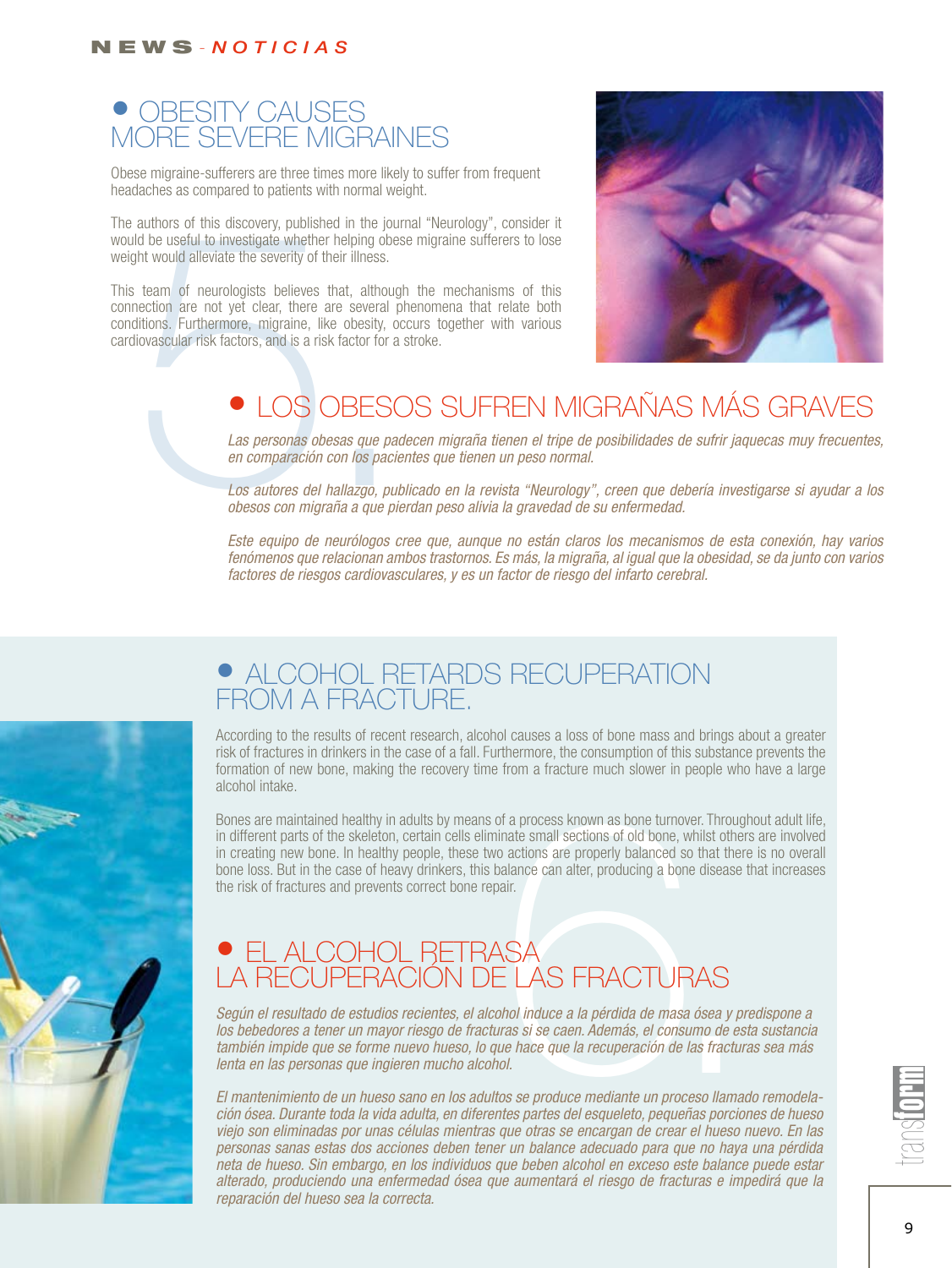

#### • HAIRY MICE....IS T A FUTURE REMEDY F baldness?

Researchers at the University of Chicago have managed to regenerate hair in laboratory mice. The result? Exceptionally hairy mice and in particular, great hopes of finding a remedy for baldness. For the first time, experts have been able to achieve the formation of hair follicles in the laboratory, more specifically on mature cells taken from the skin of mice. This is something really exceptional, according to Professor Fuchs in the most recent edition of the journal «Cell», as follicles only form once in a person's lifetime, during infancy, and when they are lost, they cannot be replaced. «This is extremely interesting", the Professor explains "because current hair treatments can only work if the patient still has live follicles."

Research has been based on a molecule called «beta-catenin», a messenger that stimulates embryo cells so that these follicles are formed.

#### $\bullet$  LOGRAN R muy peludos: ¿futuro <u>TRATAMIENTO CONTRA L</u> CAI VICIE<sup>®</sup>

Ango samamente exceptional,<br>Fuchs en la última edición de la<br>forman una sola vez en la vida y<br>y cuando se pierden no son ree<br>muy interesante -explica la p<br>tratamientos para el pelo sólo<br>quedan folículos vivos en la pel<br>Las *Investigadores de la Universidad de Chicago han logrado la regeneración del pelo en ratones de laboratorio. ¿El resultado?: ratones excepcionalmente peludos y, sobre todo, mucha esperanza a la hora de hallar un remedio para la calvicie. Los expertos han conseguido por primera vez que los folículos capilares se formen en un laboratorio, más concretamente en las células maduras de la piel de ratones. Algo sumamente excepcional, según explica la profesora Fuchs en la última edición de la revista «Cell», ya que éstos se forman una sola vez en la vida de una persona, en la infancia, y cuando se pierden no son reemplazados. «Se trata de algo muy interesante -explica la profesora- porque los actuales tratamientos para el pelo sólo pueden funcionar si todavía quedan folículos vivos en la persona».*

*Las investigaciones se han basado en una molécula llamada «betacatenina», mensajera que estimula las células de un embrión para que formen estos folículos.*

#### • EL USO PROLONGADO DE T CAPILARES ELEVA EL RIESGO D linfoma no Hodgkin

*Las mujeres que han utilizado tintes capilares durante al menos 24 años tienen un mayor riesgo de desarrollar un linfoma no Hodgkin, un tipo de tumor provocado por la proliferación maligna de linfocitos, según indica un estudio realizado por especialistas de la Facultad de Medicina de la Universidad de Yale, en Estados Unidos.* 

*Para comprobarlo, lo autores compararon los datos de 600 mujeres que presentaban un linfoma no Hodgkin con los de 700 mujeres sanas. Todas las participantes ofrecieron datos sobre el uso de tintes, la frecuencia con la que los aplicaban y el tipo de productos utilizados.*

*Los resultados, publicados en la revista científica 'American Journal of Epidemiology', indicaron que la posibilidad de desarrollar un linfoma no Hodgkin era hasta un tercio mayor en las mujeres que empezaron a teñirse el cabello antes de 1980 y las que emplearon los tintes permanentes más oscuros durante los últimos 25 años eran las que más riesgo presentaban. Sin embargo, el riesgo de desarrollar el tumor no aumentaba en las mujeres que habían empezado a teñirse después de 1980.*